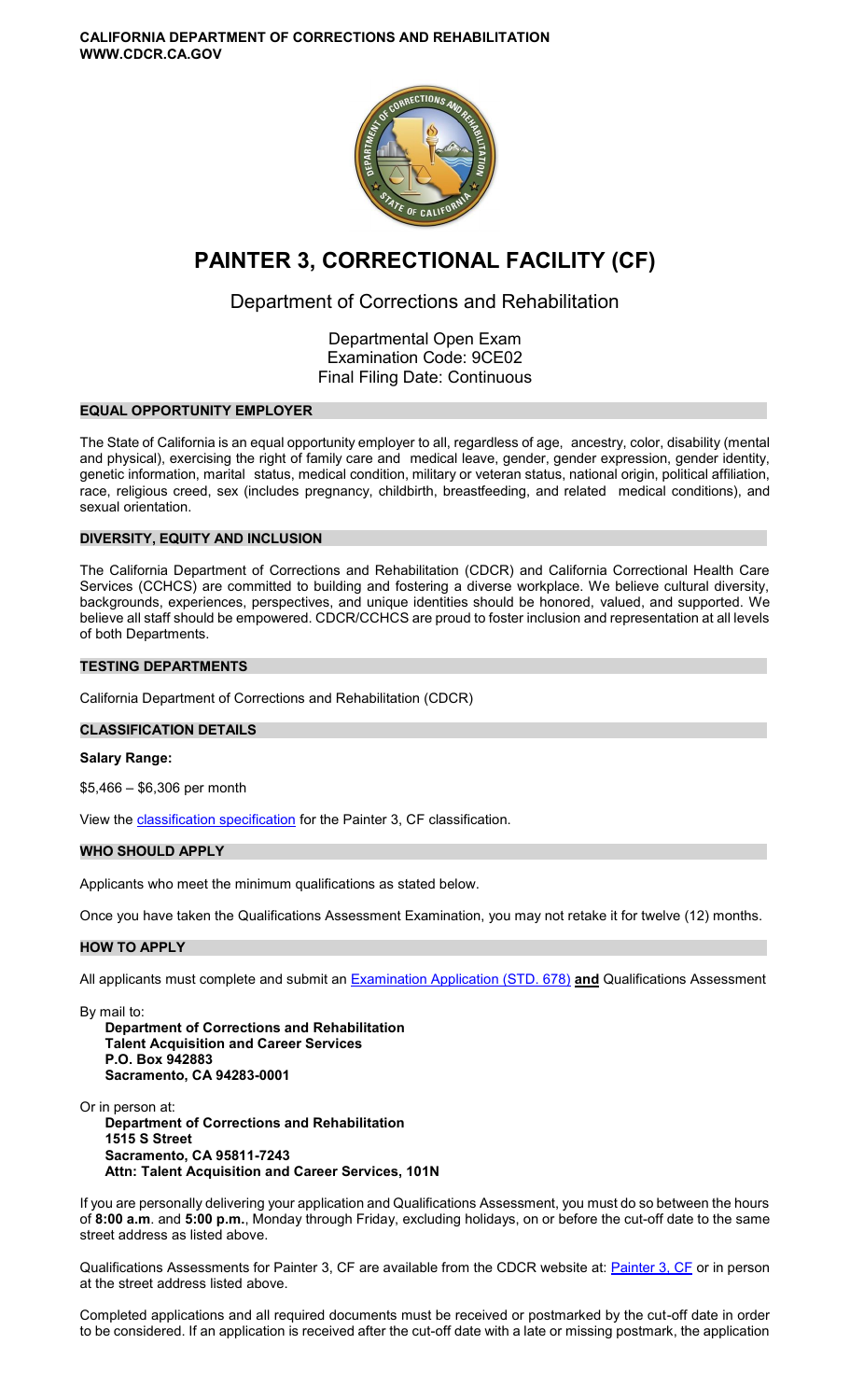#### **PAINTER 3, CORRECTIONAL FACILITY BULLETIN RELEASE DATE: 5/1/2019**

is considered late and will be included in the next cut-off date for processing. It is the applicant's responsibility to submit their application on time and to ensure the envelope is postmarked if applying by way of U.S. mail or contains proof of timely deposit with a parcel delivery or courier service. Dates printed on Mobile Bar Codes, such as the Quick Response (QR) Codes available at the United States Postal Service (USPS), are not considered Postmark dates for the purpose of determining timely filing of an application.

**NOTE:** Only applications with an original signature will be accepted.

## **SPECIAL TESTING ARRANGEMENTS**

If you require special testing arrangements due to a verified disability or medical condition, mark the appropriate box on your Examination Application (STD. 678) and you will be contacted to make specific arrangements. You may also contact Talent Acquisition and Career Services at (916) 322-2545.

## **APPLICATION DEADLINES/REQUIREMENTS**

Candidates must complete and return the Painter 3, CF Qualifications Assessment along with his/her Examination Application (STD. 678). Candidates who meet the minimum qualifications will have their Qualifications Assessment rated.

All applicants must meet the minimum qualifications for this examination at the time he/she files his/her application.

## **TEST DATE**

Applications will be accepted on a continuous basis.

#### **Cut-off dates for processing will be:**

September 3, 2021 December 3, 2021 March 4, 2022 June 3, 2022

**Note:** *Check back periodically as cut-off dates may be added in the future. Additionally, cut-off dates are subject to change or be cancelled at any time. Such changes or cancellations will be in accordance with civil service laws and rules.* 

Results notices will be mailed in 6 – 7 weeks following each cut-off date. Please contact Talent Acquisition and Career Services at (916) 322-2545 if you have not received your notice after 7 weeks.

## **MINIMUM QUALIFICATIONS**

#### **Either 1**

Two years of varied experience as a journey level painter and completion of a recognized apprenticeship program in painting and finishing.

#### **Or 2**

Six years of varied experience in painting and finishing. An Associate of Arts or Certificate of Arts Degree in Painting and Finishing from an accredited community college or equivalent degree approved by the California Superintendent of Public Instruction under the provisions of California Education Code Section 94310.2 may be substituted for two years of the required experience. (Students who are within six months of completing their degree will be admitted to the examination, but they must present evidence of completion prior to appointment.)

Qualifying experience may be combined on a proportionate basis if the requirements stated above include more than one pattern and are distinguished as "Either" 1, "or" 2, "or" 3, etc. For example, candidates who possess qualifying experience amounting to 50% of the required time of Pattern 1, and additional experience amounting to 50% of the required time of Pattern 2, may be admitted to an examination as meeting 100% of the overall experience requirement.

**OUT-OF-CLASS EXPERIENCE:** A "completion of an out-of-class assignment" memorandum, dated within one year of assignment completion, is required to use as out-of-class experience to meet the minimum qualifications for examination purposes. Employees may obtain this documentation from his/her Institutional Personnel Officer/Personnel Liaison. Out-of-class experience without required documentation will not be considered for examination purposes.

#### **SPECIAL PERSONAL CHARACTERISTICS**

Persons appointed to positions in this class must be reasonably expected to have and maintain sufficient strength, agility, and endurance to perform during stressful (physical, mental, and emotional) situations encountered on the job without compromising their health and well-being or that of their fellow employees or that of inmates.

Assignments during tour of duty may include sole responsibility for the supervision of inmates and/or the protection of personal and real property.

## **POSITION DESCRIPTION AND LOCATION(S)**

A **Painter 3, CF** plans, lays out, leads and inspects the work of a crew of painters and other workers engaged in general painting and finishing of buildings and equipment; requisition materials and supplies; see that work is carried out according to plans and specifications, and is properly correlated with other trades; inspect scaffolding and falsework and see that safety regulations are followed.

Position(s) exist statewide with CDCR.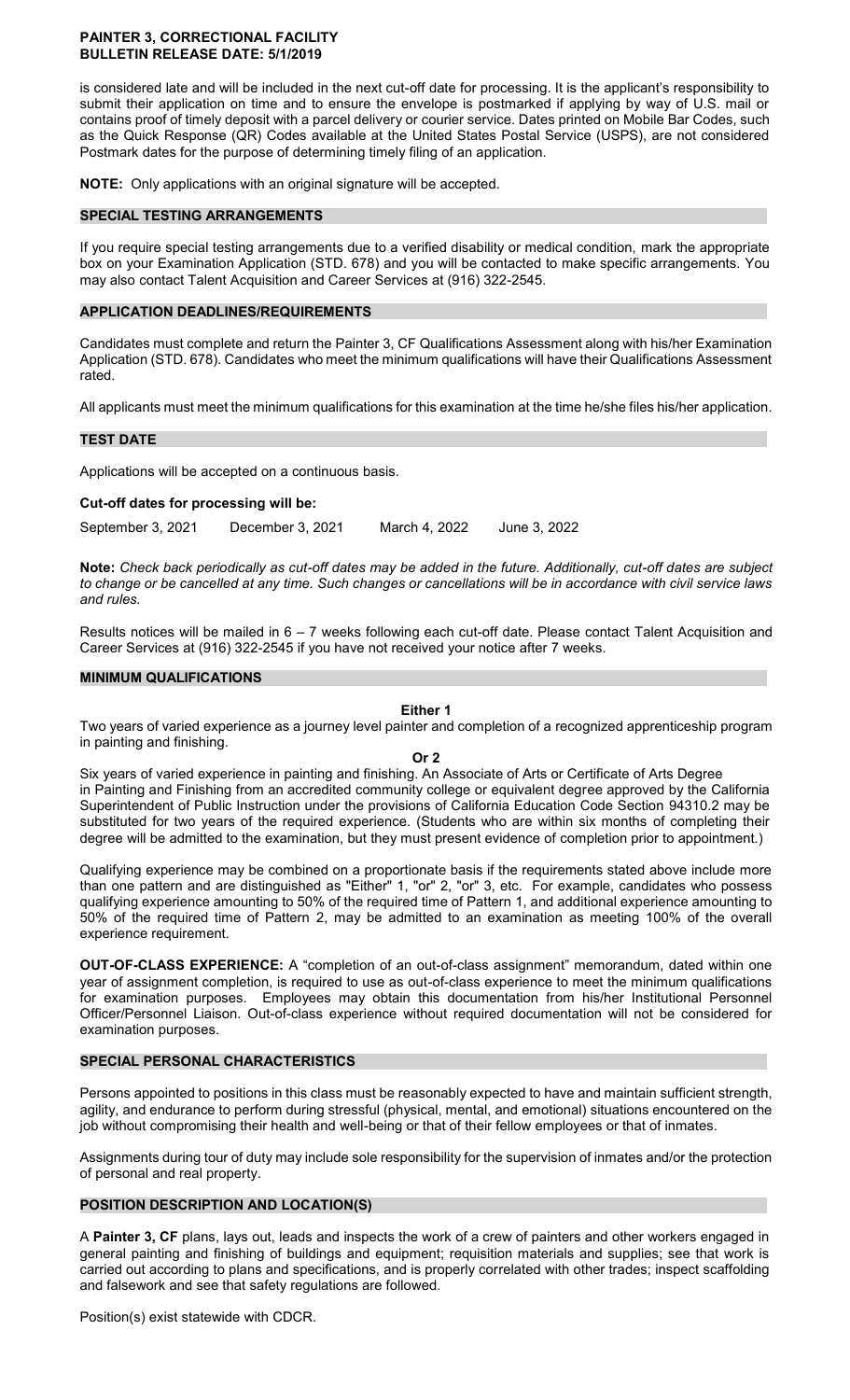## **EXAMINATION PLAN**

**EXAMINATION INTERVIEWS WILL NOT BE HELD.** This examination will consist of a Qualifications Assessment weighted 100%. To obtain a position on the eligible list, applicants must achieve a minimum rating of 70.00% on the Qualifications Assessment.

The Qualifications Assessment is designed to elicit a range of specific information regarding each candidate's knowledge, skill, abilities, and potential to effectively perform the duties relative to the classification. Candidates who meet the minimum qualifications will have their Qualifications Assessment rated and successful candidates will be placed on an eligible list. **SUBMISSION OF THE QUALIFICATIONS ASSESSMENT IS MANDATORY.**  Candidates who do not submit a completed Qualifications Assessment will be eliminated from this examination.

## **Qualifications Assessment -- Weighted 100.00%**

**Scope:** Emphasis in the examination will be on measuring competitively, relative to job demands, each candidate's:

## **Knowledge of:**

- 1. Plan, lay out, lead and inspect the work of a crew of painters and other workers engaged in general painting and finishing of buildings and equipment.
- 2. Prepare lists and requisition materials and supplies.
- 3. Inspect scaffolding and falsework and see that safety regulations are followed.
- 4. Principles, methods, materials, tools and equipment used in painting, finishing and paper hanging work.
- 5. Painting Safety Orders of the Division of Industrial Safety.

#### **Skill to:**

1. Brush and spray painting, paper hanging, mixing paints, finishing materials, and blending and matching colors.

#### **Ability to:**

- 1. Mix paints and match colors.
- 2. Do paper hanging.
- 3. Estimate materials needed.
- 4. Keep simple records and make reports.
- 5. Follow oral and written instructions.
- 6. Read and write English at a level appropriate for the classification.
- 7. Erect and paint from ladders, scaffolding and rigging.

The Job Analysis identifies job duties and job requirements for the classification and may be referenced in preparing for the examination. The Job Analysis for the Painter 3, CF is available on the CDCR website at: CDCR [Job Analysis.](https://www.cdcr.ca.gov/Career_Opportunities/HR/OPS/Exams/Analysis/index.html)

**Note:** To ensure a fair and equitable opportunity for all competitors, CDCR does not authorize the gathering of informal study groups or the distribution of informal sample test questions to prepare for examinations. Additionally, pursuant to California Government Code Sections 19680 and 19681, candidates are not to obtain or discuss test questions and/or answers from current or prior examinations to prepare for upcoming examinations.

## **ELIGIBLE LIST INFORMATION**

The resulting eligible list will be established to fill vacancies for CDCR. Names of successful candidates are merged onto the list(s) in order of final scores, regardless of date. Eligibility expires 12 months after establishment unless the needs of the service and conditions of the list(s) warrant a change in this period.

#### **VETERANS' PREFERENCE/CAREER CREDITS**

Veterans' Preference will be granted in this examination. Veterans who have achieved permanent civil service status are not eligible to receive Veterans' Preference. Career credits will not be granted in this examination.

## **DRUG-FREE STATEMENT**

It is an objective of the State of California to achieve a drug-free State work place. Any applicant for State employment will be expected to behave in accordance with this objective, because the use of illegal drugs is inconsistent with the law of the State, the rules governing civil service, and the special trust placed in public servants.

#### **GENERAL INFORMATION**

**Applications are available** at CDCR, California Department of Human Resources (CalHR), local offices of the Employment Development Department, and through your [CalCareer Account.](https://www.jobs.ca.gov/)

**Veterans' Preference:** California law allows the granting of Veterans' Preference in any **Open** examination. In accordance with Government Code Sections 18973.1 and 18973.5, Veterans' Preference will be awarded as follows: 1) any veteran, widow or widower of a veteran, or spouse of a 100% disabled veteran, who achieves a passing score in an open examination, shall be ranked in the top rank of the resulting eligibility list. Any veteran who has been dishonorably discharged or released is not eligible for Veterans' Preference; 2) Veterans' Preference is not granted once a person achieves permanent civil service status.